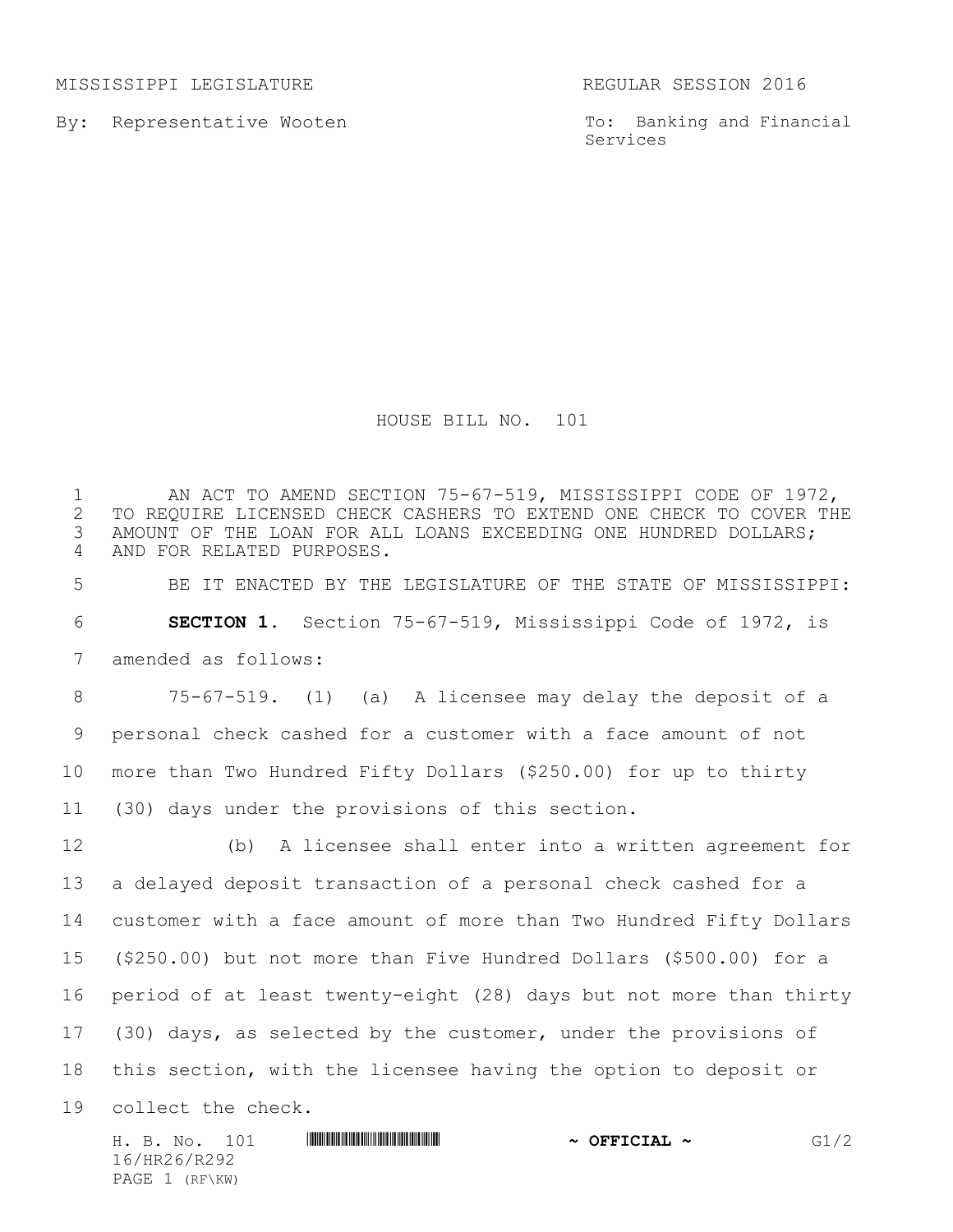(2) The face amount of delayed deposit checks cashed under the provisions of this section shall not exceed Five Hundred Dollars (\$500.00), including the amount of the fees. Each customer is limited to a maximum amount of Five Hundred Dollars (\$500.00), including the amount of the fees, at any time. For all loans exceeding One Hundred Dollars (\$100.00), the licensee shall extend one (1) check to cover the amount of the loan.

 (3) Each delayed deposit check cashed by a licensee shall be documented by a written agreement that has been signed by the customer and the licensee. The written agreement shall contain a statement of the total amount of any fees charged, expressed as a dollar amount and as an annual percentage rate. The written agreement shall authorize the licensee to delay deposit of the personal check with a face amount of not more than Two Hundred Fifty Dollars (\$250.00) until a specific date not later than thirty (30) days from the date of the transaction, and shall authorize the licensee to delay deposit or collection of the personal check with a face amount of more than Two Hundred Fifty Dollars (\$250.00) but not more than Five Hundred Dollars (\$500.00) in accordance with the written agreement.

 (4) (a) A licensee shall not directly or indirectly charge any fee or other consideration in excess of Twenty Dollars (\$20.00) per One Hundred Dollars (\$100.00) advanced for cashing a delayed deposit check with a face amount of not more than Two Hundred Fifty Dollars (\$250.00).

H. B. No. 101 **. AND AND AN ABLE AND AN ABLE AND ADDRESS AND A** 16/HR26/R292 PAGE 2 (RF\KW)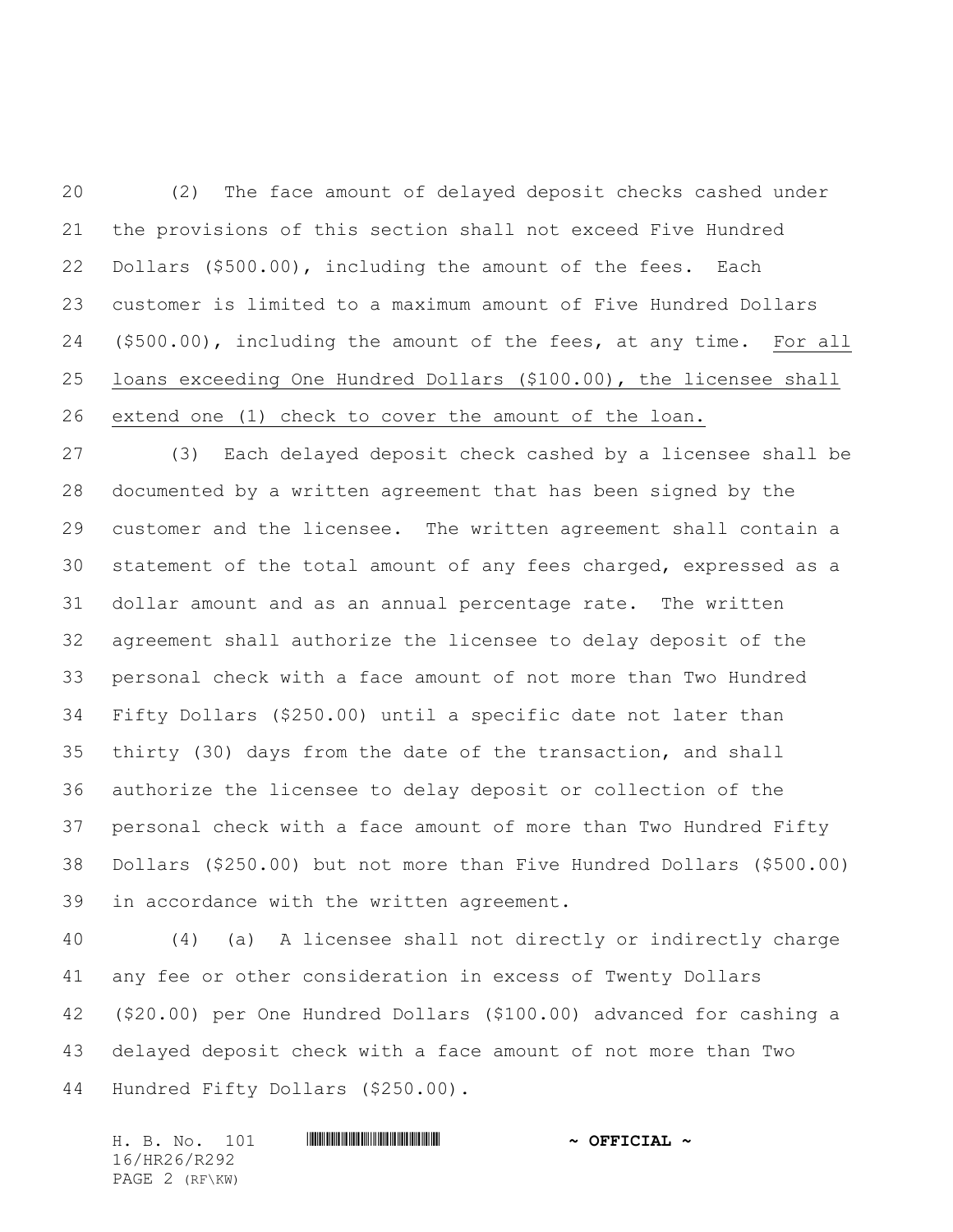(b) A licensee shall not directly or indirectly charge any fee or other consideration in excess of Twenty-one Dollars and Ninety-five Cents (\$21.95) per One Hundred Dollars (\$100.00) advanced for cashing a delayed deposit check with a face amount of more than Two Hundred Fifty Dollars (\$250.00) but not more than Five Hundred Dollars (\$500.00).

 (c) In no event shall the amount of the checks cashed exceed Five Hundred Dollars (\$500.00), including the amount of the fee.

 (5) No check cashed under the provisions of this section shall be repaid by the proceeds of another check cashed by the same licensee or any affiliate of the licensee. A licensee shall not renew or otherwise extend any delayed deposit check.

 (6) A licensee shall not offer discount catalog sales or other similar inducements as part of a delayed deposit transaction.

 (7) A licensee shall not charge a late fee or collection fee on any deferred deposit transaction as a result of a returned check or the default by the customer in timely payment to the licensee. Notwithstanding anything to the contrary contained in this section, a licensee may charge a processing fee, not to exceed an amount authorized by the commissioner, for a check returned for any reason, including, without limitation, insufficient funds, closed account or stop payment, if such processing fee is authorized in the written agreement signed by

H. B. No. 101 \*HR26/R292\* **~ OFFICIAL ~** 16/HR26/R292 PAGE 3 (RF\KW)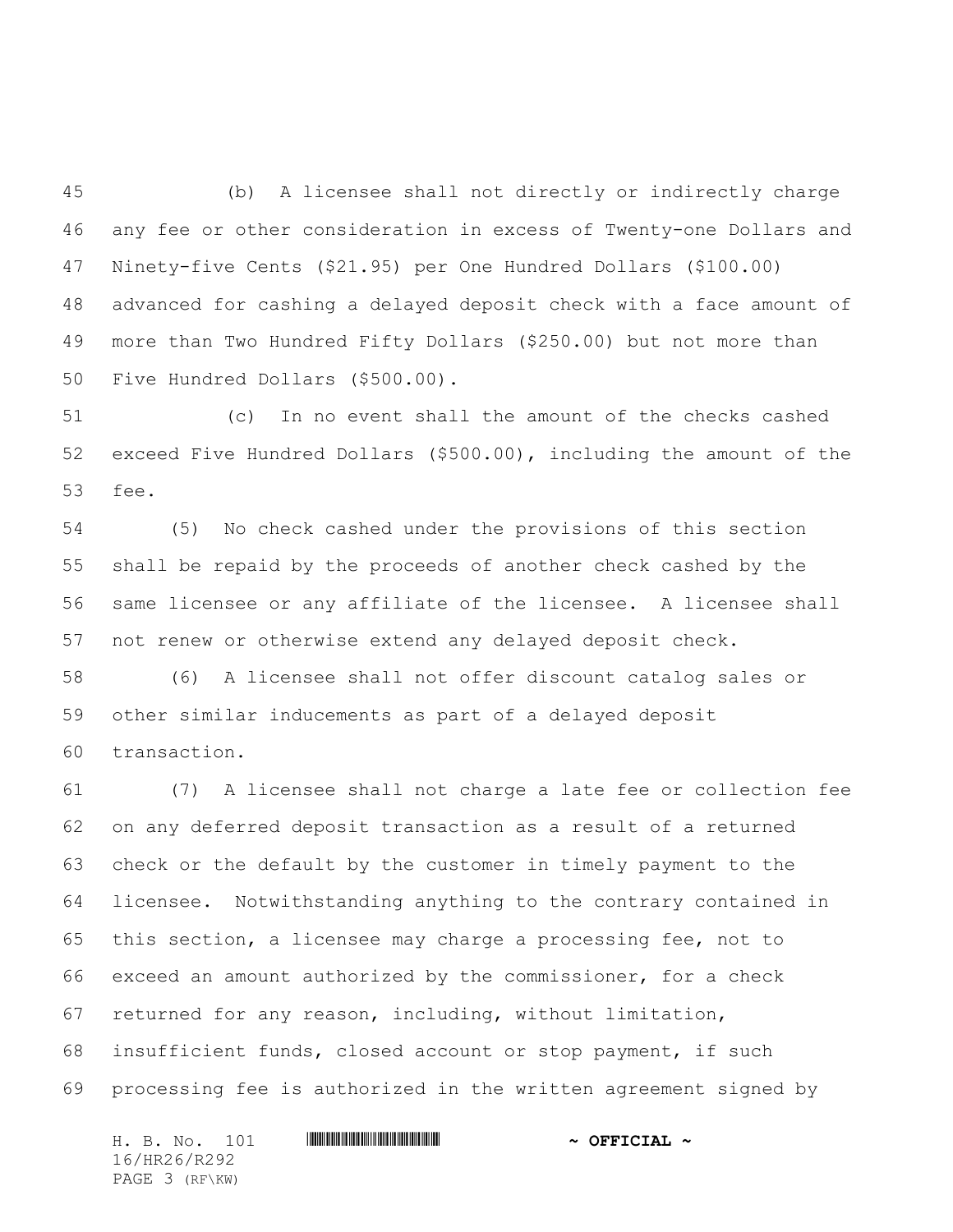the customer and licensee. In addition, if a licensee takes legal action against a customer to collect the amount of a delayed deposit check for which the licensee has not obtained payment and obtains a judgment against the customer for the amount of that check, the licensee shall also be entitled to any court-awarded fees.

 (8) When cashing a delayed deposit check, a licensee may pay the customer in the form of the licensee's business check or a money order; however, no additional fee may then be charged by the licensee for cashing the licensee's business check or money order issued to the customer.

 (9) Before entering any transactions under this section, a licensee shall provide to the customer a pamphlet prepared by the commissioner that describes general information about the transaction and about the customer's rights and responsibilities in the transaction, and that includes the consumer hotline phone number to the Mississippi Department of Banking and Consumer Finance and to the Mississippi Attorney General's office. Each agreement executed by a licensee shall include the following statement, which shall be located just above the signature line for the customer:

**"In addition to agreeing to the terms of this agreement, I**  acknowledge, by my signature below, the receipt of a consumer 93 education pamphlet regarding this transaction."

H. B. No. 101 \*HR26/R292\* **~ OFFICIAL ~** 16/HR26/R292 PAGE 4 (RF\KW)